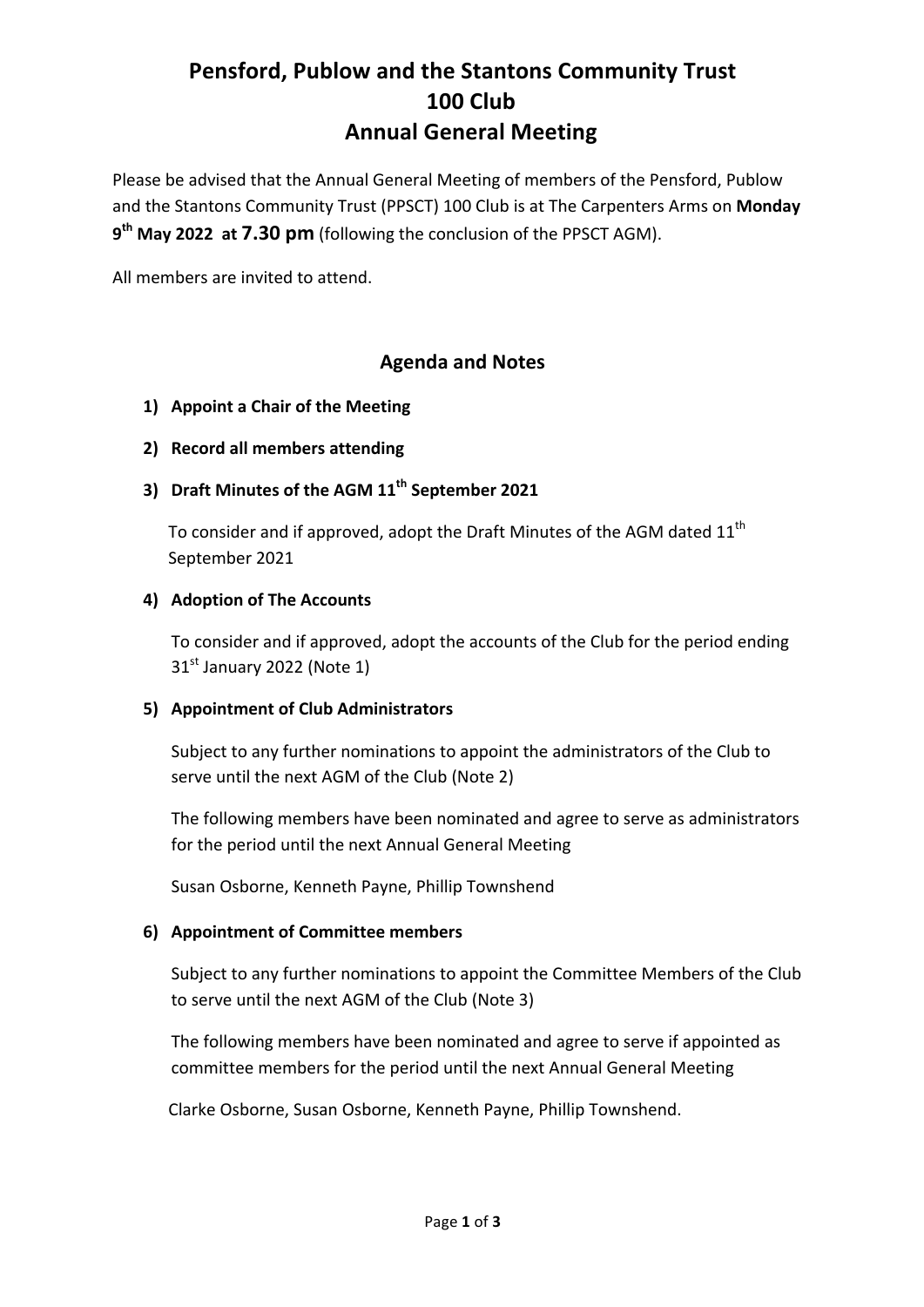# **Pensford, Publow and the Stantons Community Trust 100 Club Annual General Meeting**

### **7) Appointment of Accounts Examiner**

To consider and if approved, appoint Mark Finn to examine the accounts of the Club for the year ending 31st January 2023 (Note 4)

### **8)** Items for Discussion

To date, the following items are proposed for discussion by the meeting;

- The Old Colliery – Planning Application - £10K funds retained by 100 Club

(Note 5)

**9) Any Other Business**

*Please see overleaf for Notes to the Agenda*